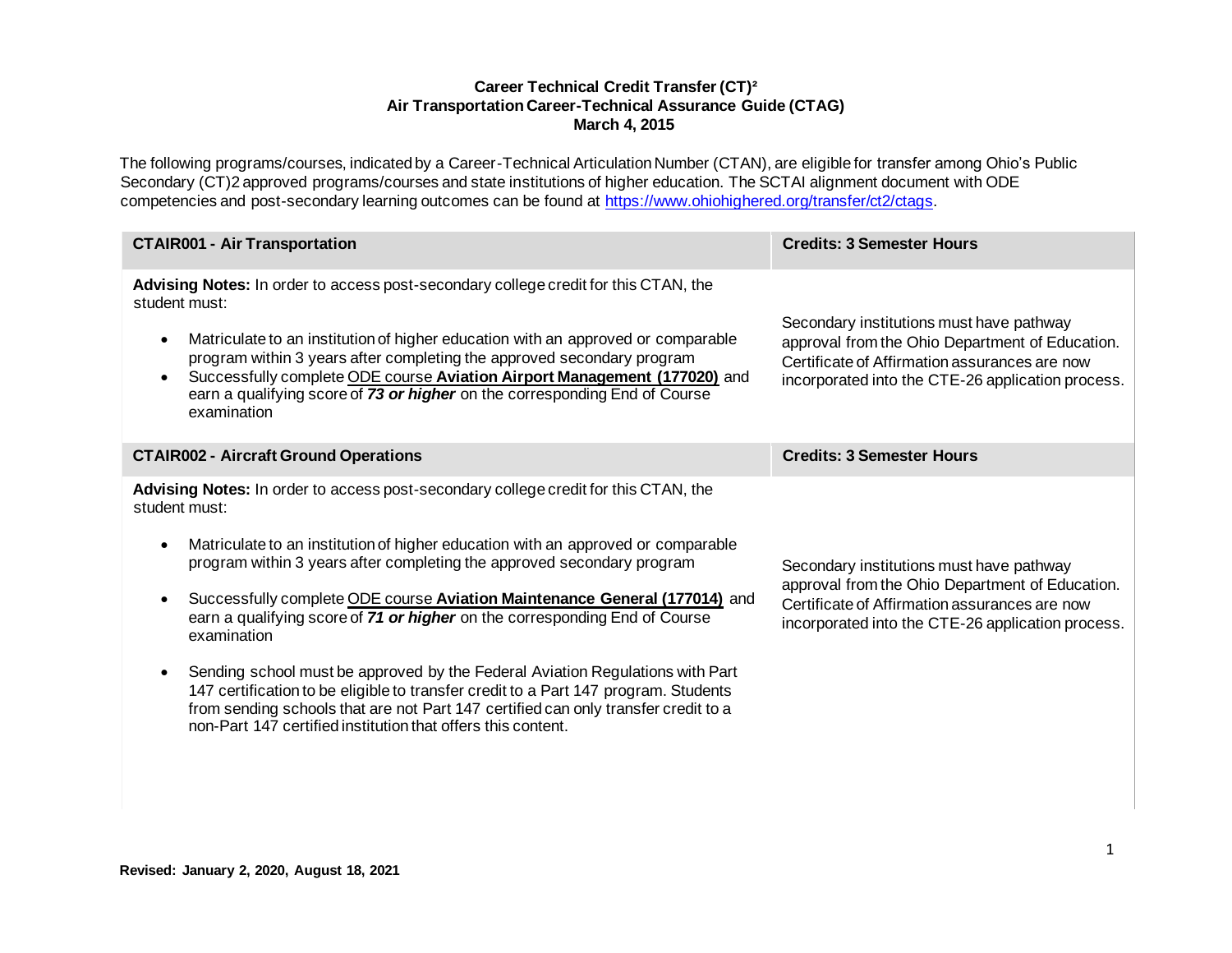| <b>CTAIR003 - Aviation Meteorology</b>                                                                                                                                                                                                                                                                                                                                                                                             | <b>Credits: 3 Semester Hours</b>                                                                                                                                                                  |
|------------------------------------------------------------------------------------------------------------------------------------------------------------------------------------------------------------------------------------------------------------------------------------------------------------------------------------------------------------------------------------------------------------------------------------|---------------------------------------------------------------------------------------------------------------------------------------------------------------------------------------------------|
| Advising Notes: In order to access post-secondary college credit for this CTAN, the<br>student must:<br>Matriculate to an institution of higher education with an approved or comparable<br>program within 3 years after completing the approved secondary program<br>Successfully complete ODE course Aviation Meteorology (177019) and earn a<br>qualifying score of 72 or higher on the corresponding End of Course examination | Secondary institutions must have pathway<br>approval from the Ohio Department of Education.<br>Certificate of Affirmation assurances are now<br>incorporated into the CTE-26 application process. |
| <b>CTAIR004 - Introduction to Aviation</b>                                                                                                                                                                                                                                                                                                                                                                                         | <b>Credits: 3 Semester Hours</b>                                                                                                                                                                  |
| Advising Notes: In order to access post-secondary college credit for this CTAN, the<br>student must:<br>Matriculate to an institution of higher education with an approved or comparable<br>program within 3 years after completing the approved secondary program<br>Successfully complete ODE course Aviation (177013) and earn a qualifying score<br>of 74 or higher on the corresponding End of Course examination             | Secondary institutions must have pathway<br>approval from the Ohio Department of Education.<br>Certificate of Affirmation assurances are now<br>incorporated into the CTE-26 application process. |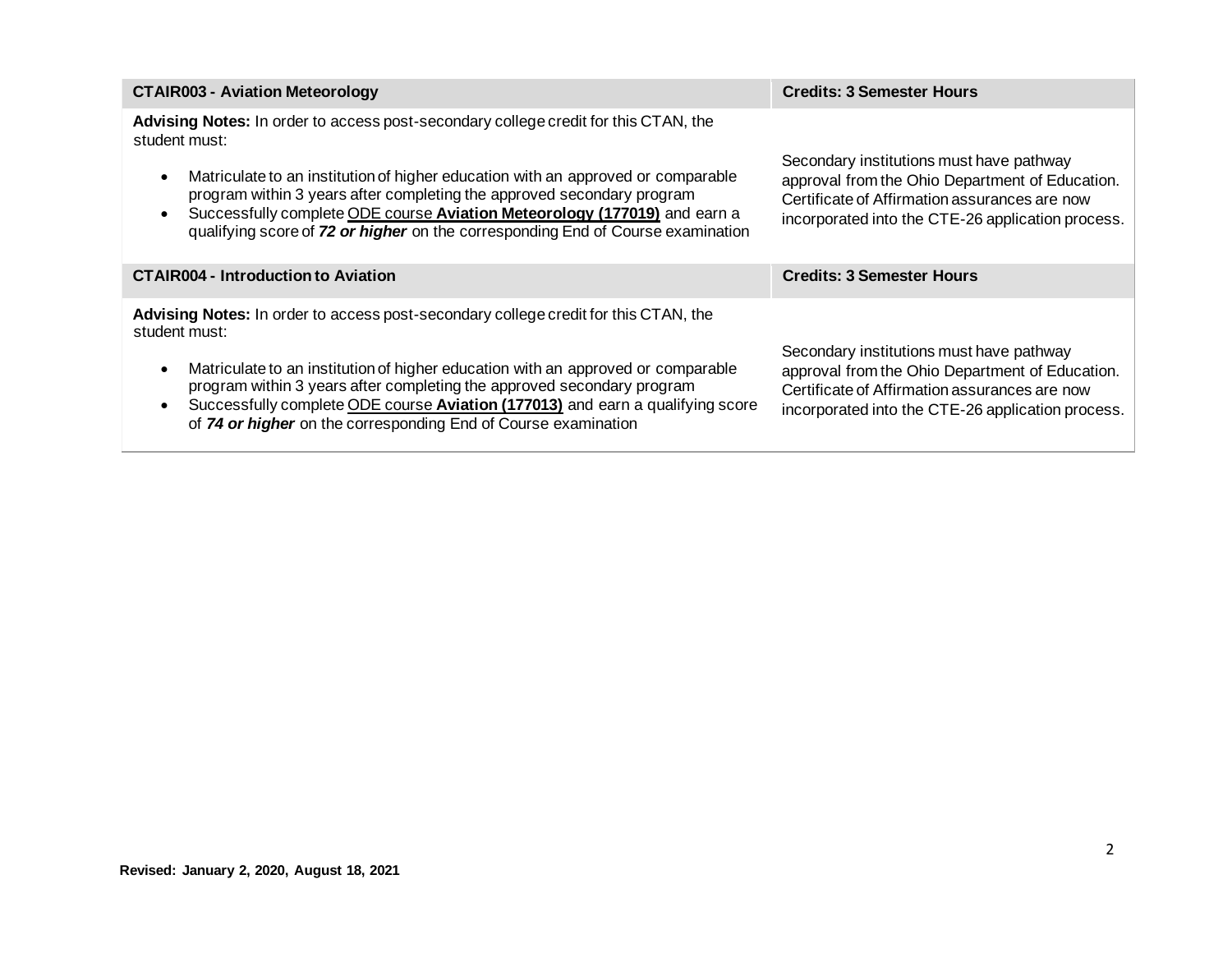### **Requirements and Credit Conditions:**

- 1. The receiving institution must have a comparable program, major, or courses that have been approved through submission to the Ohio Department of Higher Education (CT)<sup>2</sup>approval process for the CTANs listed in this document.
- 2. Credits apply to courses in the specified technical area at Ohio's Public Institutions of Higher Education, provided that the institution offers courses in the specific technical area. In the absence of an equivalent course, and when the institution offers the technical program, the receiving institution will guarantee to grant and apply an equivalent credit value of the Career-Technical Articulation Number (CTAN) toward the technical requirements of the specific degree/certificate program.
- 3. The applicant must provide proof to the receiving institution that she/he completed a course or program that has been approved through the (CT)<sup>2</sup>approval process and that she/he holds the appropriate credential.
- 4. A career-technical student seeking credit under the terms of this CTAG must enroll and submit their verification form to the college within three years of completing a career-technical course. Students may earn credit within the currency of the industry certificate or license.
- 5. A career-technical student who meets all eligibility criteria will receive the credit hour value for the comparable course(s) as offered at the receiving state institution of higher education.
- 6. The admission requirements of individual institutions and/or programs are unaffected by the implementation of (CT)² outcomes.
- 7. The transfer of credit through this CTAG will not exempt a student from the residency requirements at the receiving institut ion.

Each CTAN identifies the learning outcomes that are equivalent or common in introductory technical courses. In order for students to be able to receive credit under these agreements, the career-technical programs and the state institutions of higher education must document that their course/program content matches the learning outcomes in the CTANs. In accordance with Ohio Revised Code 3333.162, industry st andards and certifications provide documentation of student learning.

# **CTAIR001 - Air Transportation**

**General Course Description:** An in-depth look at air transportation with an emphasis on commercial air carrier operations. Topics include history and development of air transportation, air carrier operations, and regulation and control of air carriers.

**Credits:** 3 Semester Hours

### **Learning Outcomes:**

- 1. \*Demonstrate basic knowledge of the history, development, evolution and current and future trends of air transportation.
- 2. \*Demonstrate basic knowledge of the airport and NAS environment in the United States.
- 3. \*Demonstrate an in-depth understanding of the structure and operation of air carriers.
- 4. \*Demonstrate basic understanding of business aviation.
- 5. \*Demonstrate basic knowledge of the regulatory environment governing air carriers in the United States.

# \**Indicates Essential Learning Outcome*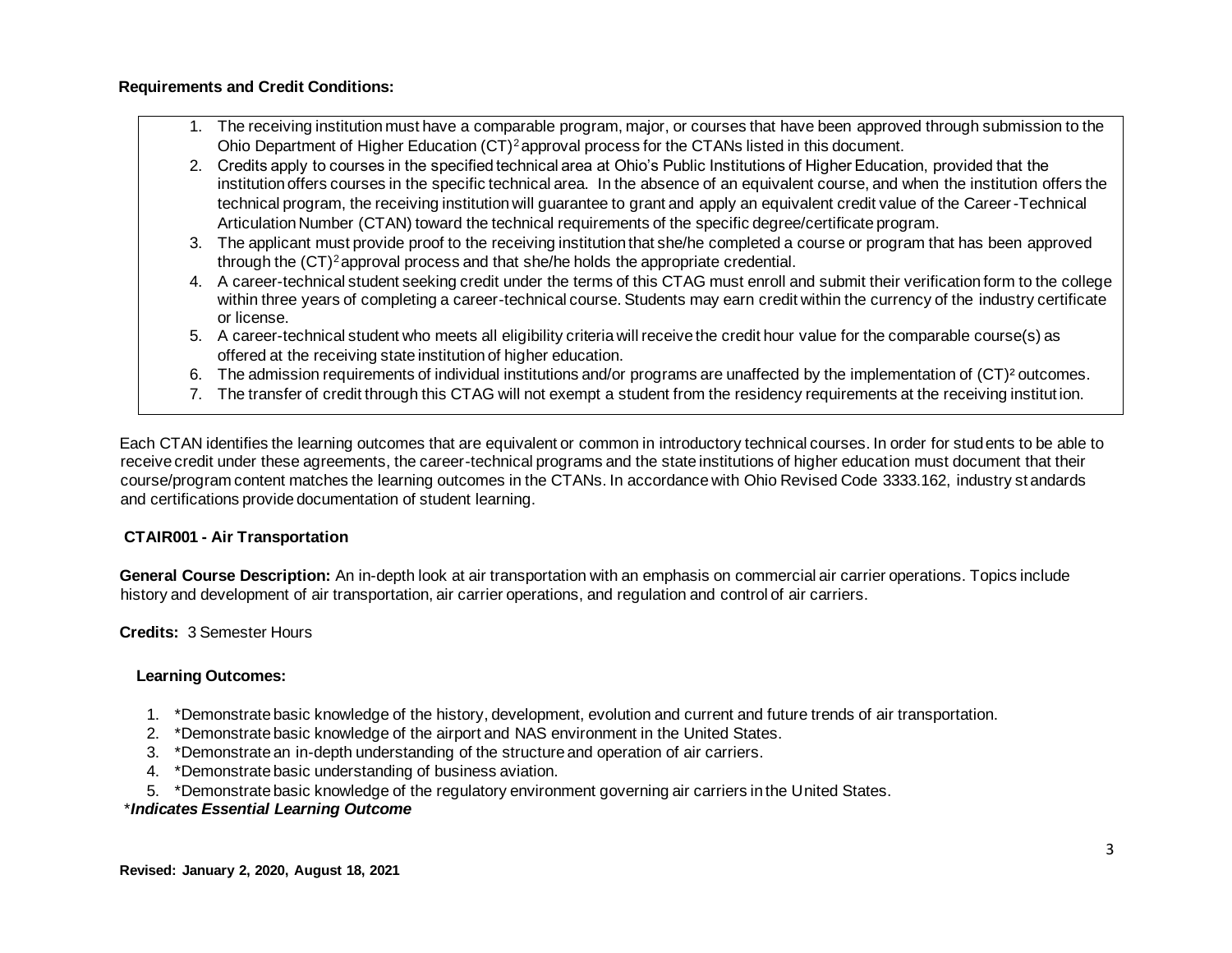### **CTAIR002 - Aircraft Ground Operations**

**General Course Description:** An introduction to aircraft maintenance ground operations and servicing. Students must demonstrate their knowledge an ability to correctly perform aircraft maintenance-related ground operations and aircraft servicing, and properly use required technical manuals, technical data, publication, and forms.

### **Credits:** 3 Semester Hours

### **Learning Outcomes:**

- 1. \*Demonstrate, through written and oral examination, an in-depth understanding of various aircraft maintenance-related ground operations and procedures including:
	- a. \*Aircraft ground towing and movement
	- b. \*Aircraft parking and mooring
	- c. \*Aircraft marshaling
	- d. \*Ground vehicle operation
	- e. \*Engine starting
	- f. \*Engine operation
	- g. \*Aircraft jacking and hoisting
	- h. \*Aircraft servicing
	- i. \*Aircraft cleaning
	- j. \*Aircraft fuels and fueling
	- k. \*Aircraft de-icing
	- l. \*Ramp/flight line safety
	- m. \*Hanger/shop safety
	- n. \*Aircraft weight and balance assessment
- 2. \*Perform various aircraft maintenance-related tasks and procedures for the following ground operations: a. \*Aircraft ground towing and movement
	- b. \*Aircraft parking and mooring
	- c. \*Aircraft marshaling
	- d. \*Ground vehicle operation
	- e. \*Engine starting
	- f. \*Engine operation
	- g. \*Aircraft jacking and hoisting
	- h. \*Aircraft servicing
	- i. \*Aircraft fueling
	- j. \*Aircraft de-icing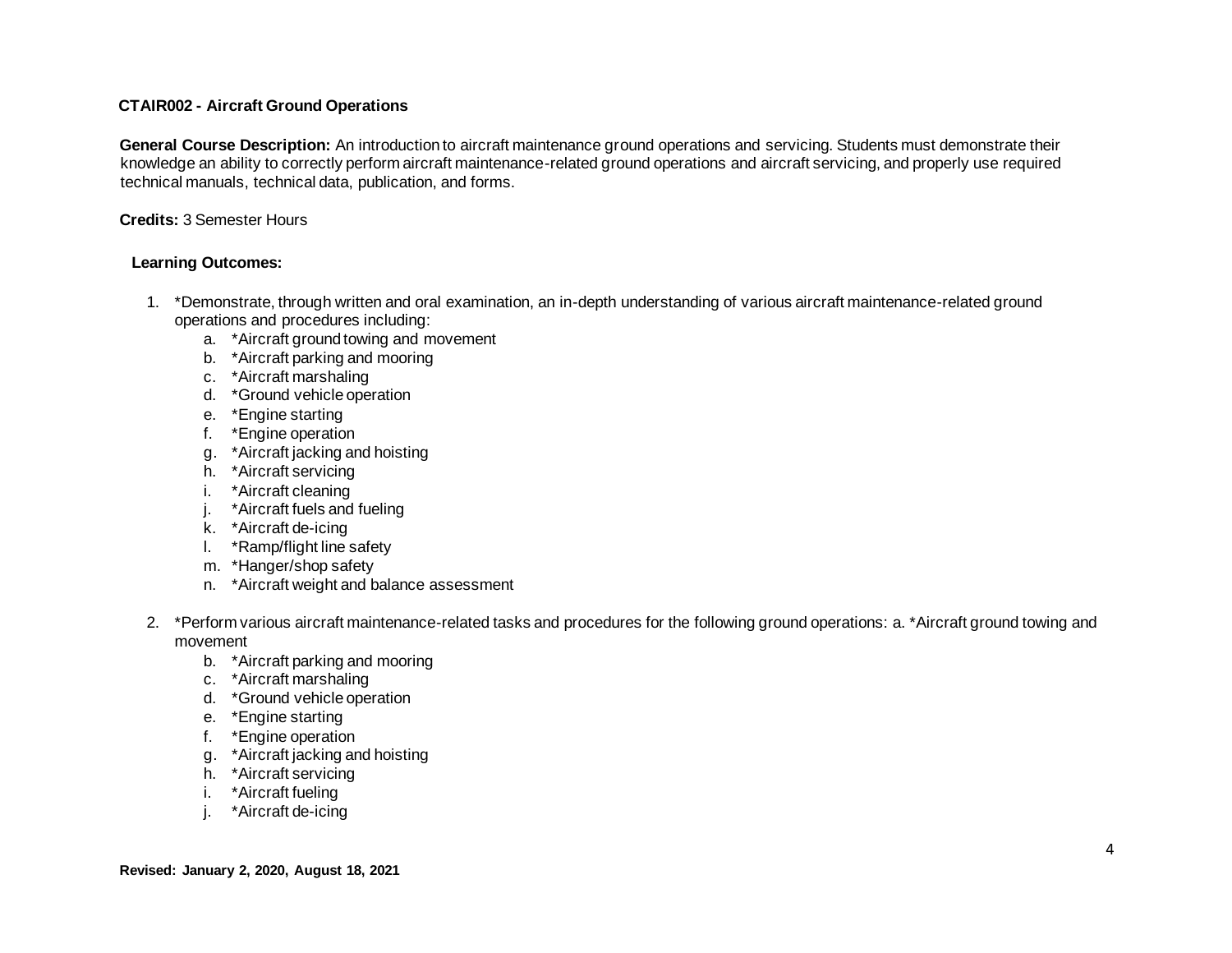- k. \*Aircraft cleaning
- l. \*Determining aircraft weight and center of gravity
- 3. \*Demonstrate, through written and oral examination, an understanding of the use of various required maintenance forms and records.
- 4. \*Properly prepare required maintenance forms and records.
- 5. \*Demonstrate, through written and oral examination, an understanding of the use of maintenance manuals and publications.
- 6. \*Properly identify and use maintenance manuals and publications.

### *\* Indicates Essential Learning Outcome*

#### **CTAIR003 - Aviation Meteorology**

**General Course Description:** Fundamental concepts of aviation meteorology. Topics include atmospheric properties and process, basic weather theory, weather hazards to flight, and aviation weather information and services.

#### **Credit:** 3 Semester Hours

### **Learning Outcomes:**

- 1. \*Demonstrate basic knowledge of the structure and properties of the atmosphere.
- 2. \*Demonstrate an understanding of the basic causes and characteristics of aviation weather.
- 3. \*Demonstrate an understanding of aviation weather hazards and hazardous conditions.
- 4. \*Describe the different types of aviation weather resources and services.
- 5. \*Analyze and interpret different types of aviation weather forecasts, charts, and other weather reports to determine and predict flight conditions.

#### *\* Indicates Essential Learning Outcome*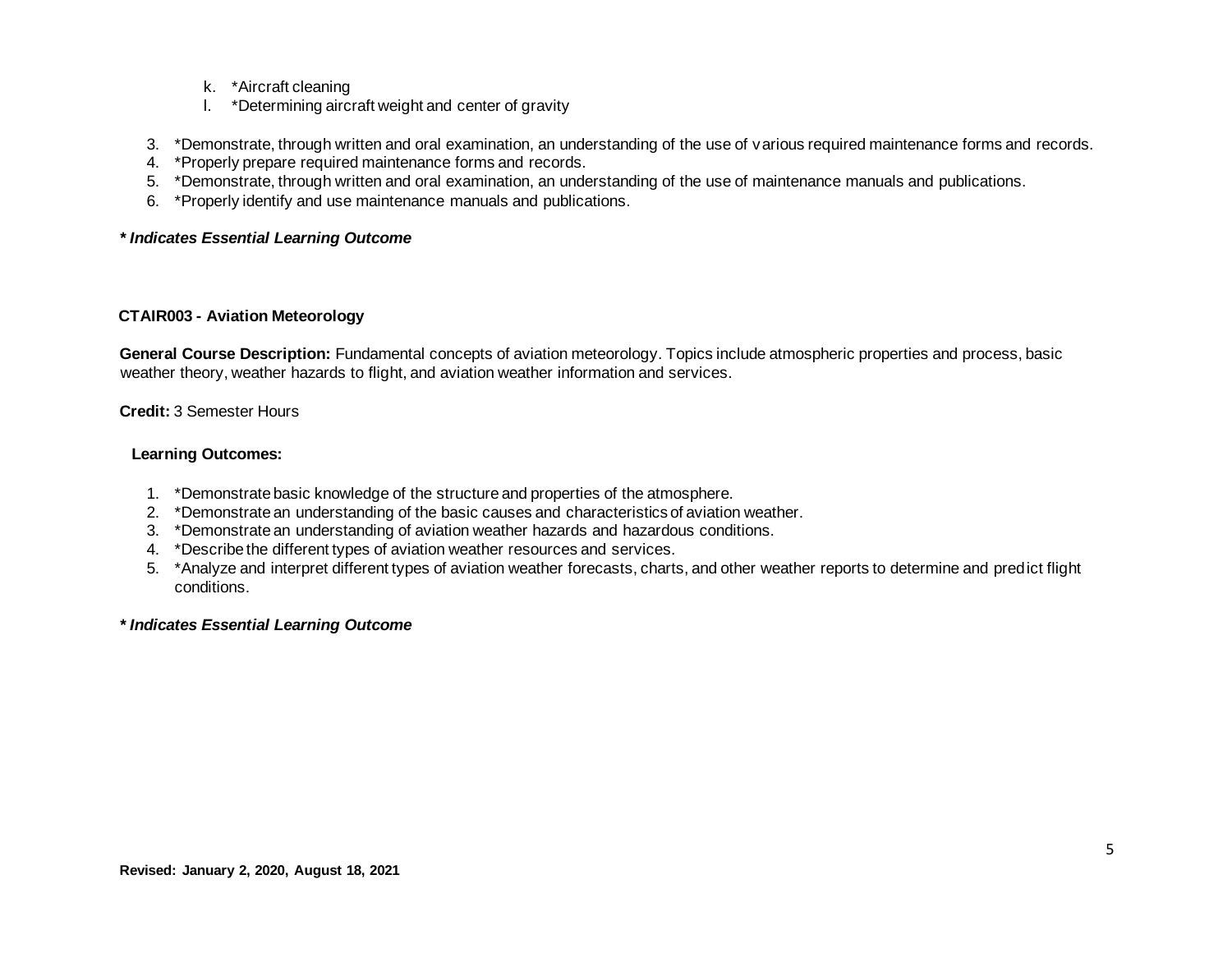#### **CTAIR004 - Introduction to Aviation**

**General Course Description:** An overview of the history, development, and evolution of aeronautics and aviation. Course also explains the national aviation system in the United States, describes different sectors of the aviation industry, and explores various opportunities and career paths in aviation.

#### **Credit:** 3 Semester Hours

#### **Learning Outcomes**:

- 1. \*Demonstrate basic knowledge of the history, development, and evolution of aviation.
- 2. \*Demonstrate basic knowledge of different sectors of the air transportation industry.
- 3. \*Demonstrate basic knowledge of the airport environment in the United States.
- 4. \*Demonstrate basic knowledge of the NAS and the air traffic control system in the United States.
- 5. \*Demonstrate basic knowledge of aviation industry career specialties, opportunities, and trade/professional organizations.
- 6. \*Demonstrate basic knowledge of the manufacturing and maintenance industries for military, commercial, and general aviation aircraft.

### *\* Indicates Essential Learning Outcome*